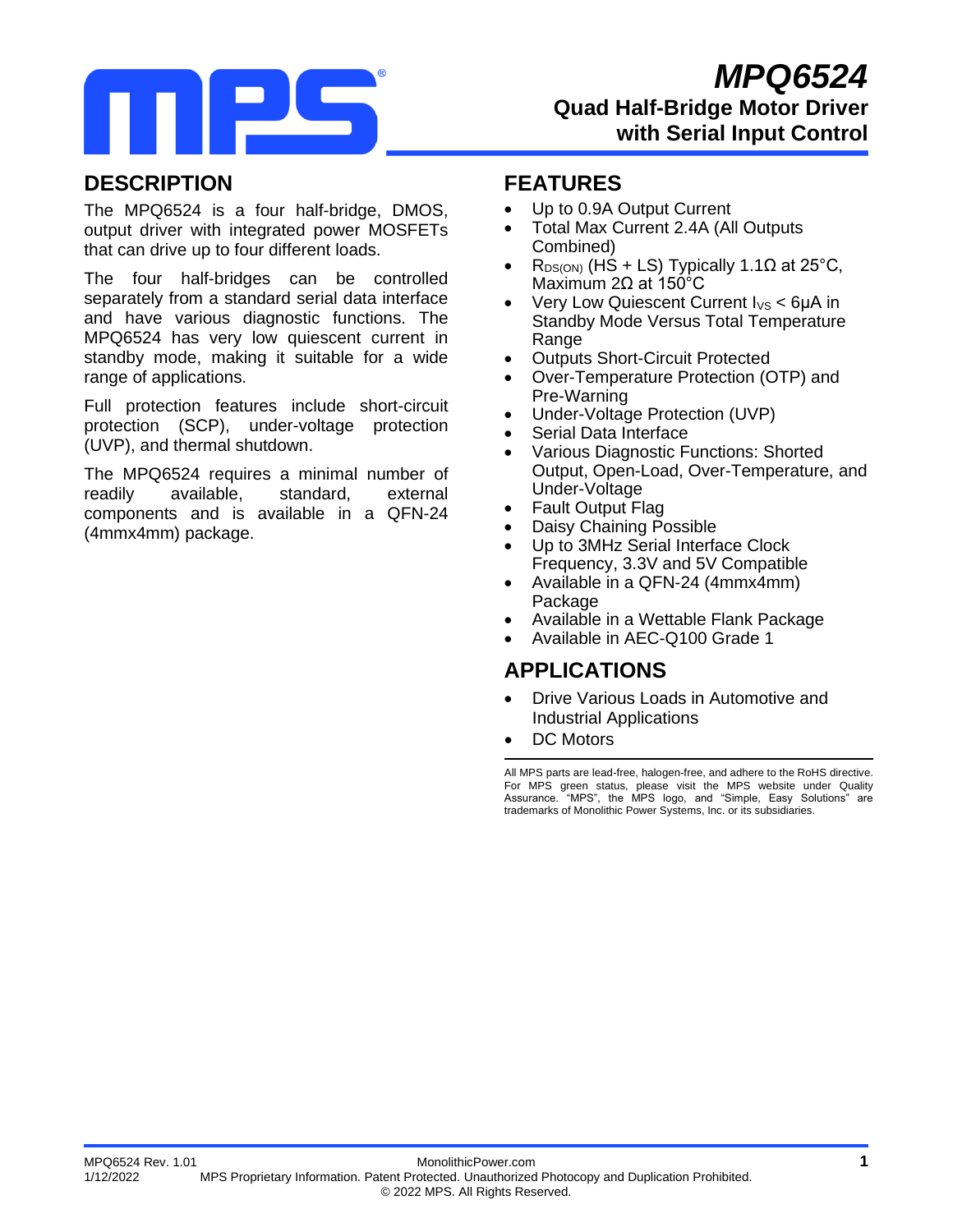**MPQ6524 – QUAD HALF-BRIDGE MOTOR DRIVER W/ SERIAL INPUT CONTROL**

# **TYPICAL APPLICATION**

Ξ

п

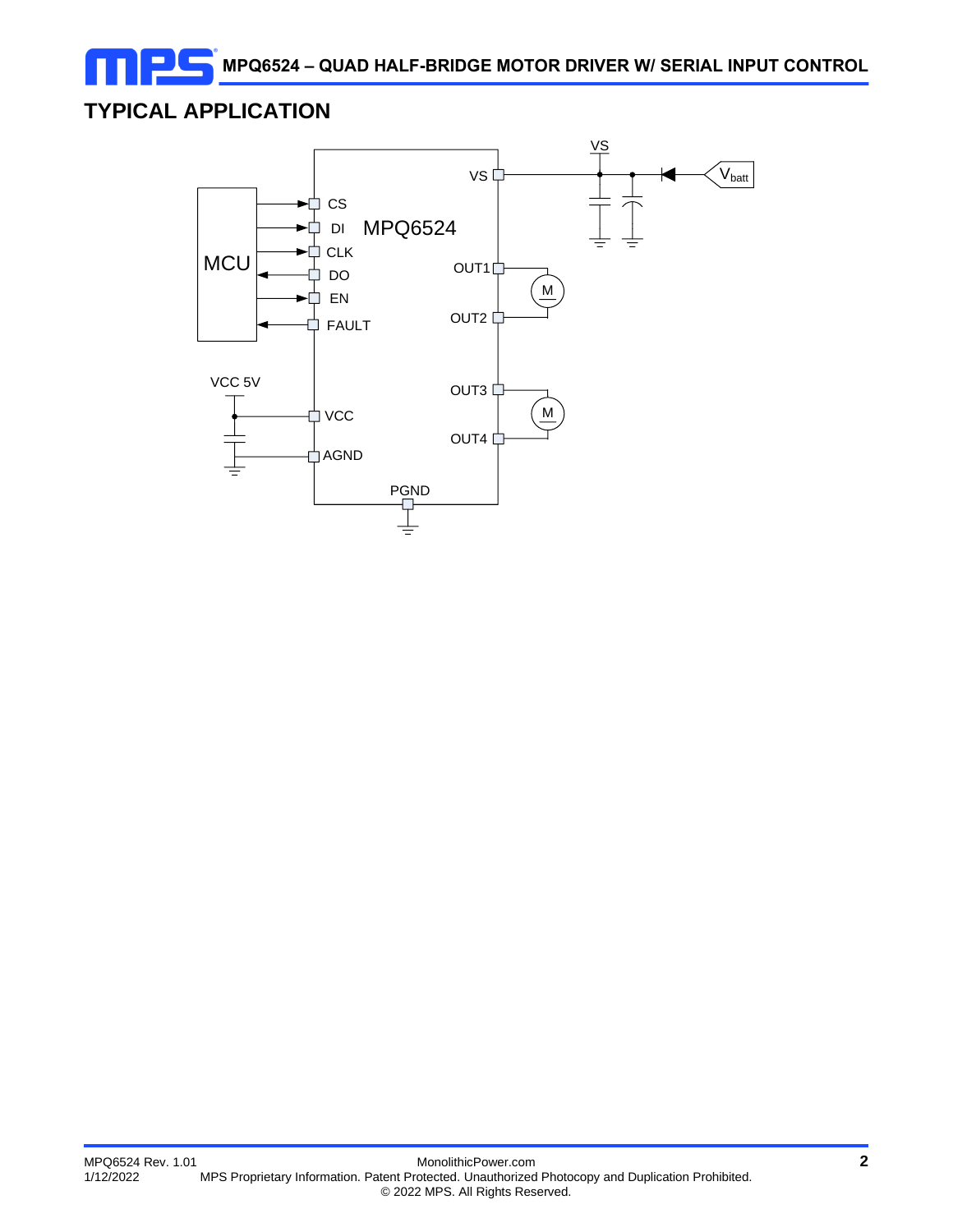

#### **ORDERING INFORMATION**

| <b>Part Number*</b> | Package            | <b>Top Marking</b> |  |  |
|---------------------|--------------------|--------------------|--|--|
| MPQ6524GRE-AEC1     | $QFN-24$ (4mmx4mm) | See Below          |  |  |

**\***For Tape & Reel, add suffix -Z (e.g. MPQ6524GRE-AEC1-Z).

### **TOP MARKING**

# MPSYWW MP6524 **LLLLLL**

MPS: MPS prefix Y: Year code WW: Week code MP6524: Product code of MPQ6524GRE-AEC1 LLLLLL: Lot number



### **PACKAGE REFERENCE**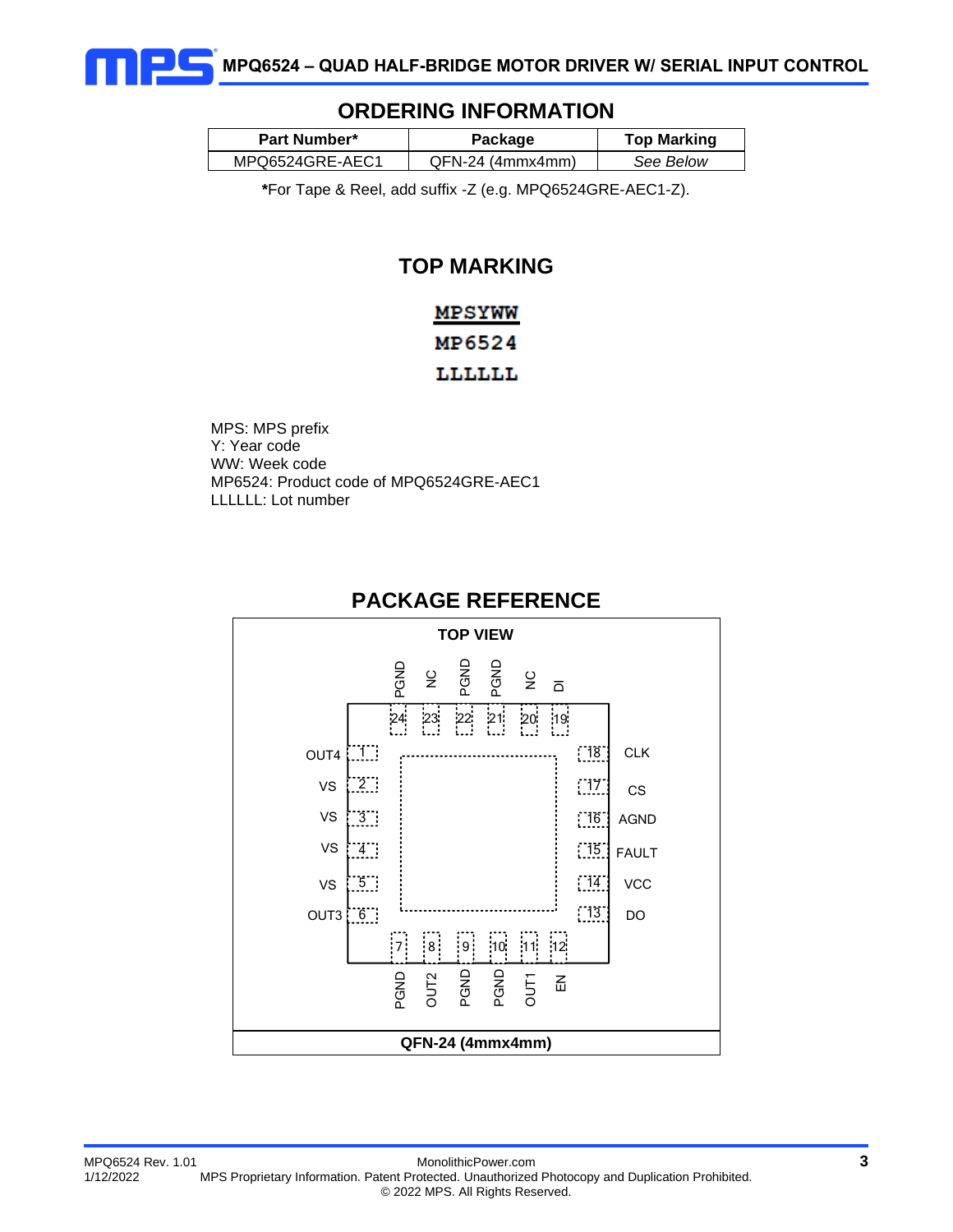### **PIN FUNCTIONS**

| <b>QFN-24</b><br>(4x4)<br>Pin# | <b>Name</b>      | <b>Description</b>                                                                                                                                   |
|--------------------------------|------------------|------------------------------------------------------------------------------------------------------------------------------------------------------|
| 1                              | OUT4             | Half-bridge output 4.                                                                                                                                |
| $2 - 5$                        | <b>VS</b>        | Power supply.                                                                                                                                        |
| 6                              | OUT <sub>3</sub> | Half-bridge output 3.                                                                                                                                |
| 7, 9, 10, 21,<br>22, 24        | <b>PGND</b>      | Power ground.                                                                                                                                        |
| 8                              | OUT <sub>2</sub> | Half-bridge output 2.                                                                                                                                |
| 11                             | OUT <sub>1</sub> | Half-bridge output 1.                                                                                                                                |
| 12 <sup>2</sup>                | EN               | <b>Enable.</b> Drive EN low for standby mode. Drive EN high for normal operation.                                                                    |
| 13                             | DO.              | Serial data output.                                                                                                                                  |
| 14                             | <b>VCC</b>       | Logic supply voltage.                                                                                                                                |
| 15                             | <b>FAULT</b>     | Fault output. A low output at FAULT indicates that the IC has detected an over-<br>temperature or over-current condition. This output is open-drain. |
| 16                             | <b>AGND</b>      | Analog ground.                                                                                                                                       |
| 17                             | CS.              | Chip select input.                                                                                                                                   |
| 18                             | <b>CLK</b>       | Serial clock input.                                                                                                                                  |
| 19                             | DI               | Serial data input.                                                                                                                                   |
| 20, 23                         | <b>NC</b>        | No connection.                                                                                                                                       |

### **ABSOLUTE MAXIMUM RATINGS** (1)

| Logic supply voltage $(V_{\text{VCC}})$ -0.3 to +6.5V               |
|---------------------------------------------------------------------|
| Logic input voltage -0.3 to $V_{VCC}$ + 0.3V                        |
| Logic output voltage -0.3 to $V_{VCC}$ + 0.3V                       |
|                                                                     |
| Continuous power dissipation ( $T_A = 25^{\circ}C$ ) <sup>(2)</sup> |
|                                                                     |
|                                                                     |
|                                                                     |
| Storage temperature -60°C to +150°C                                 |
|                                                                     |

### *ESD Ratings* (3)

#### *Recommended Operating Conditions* (4)

| Logic supply voltage $(V_{\text{VCC}})$ 3.15V to 5.25V |  |
|--------------------------------------------------------|--|
| Operating junction temp. (TJ)  -40°C to +150°C         |  |

*Thermal Resistance* (5) *θJA θJC*

QFN-24 (4mmx4mm) ............ 42........9 .... °C/W

#### **Notes:**

- 1) Exceeding these ratings may damage the device.
- 2) The maximum allowable power dissipation is a function of the maximum junction temperature  $T_J$  (MAX), the junction-toambient thermal resistance  $\theta_{JA}$ , and the ambient temperature  $T_A$ . The maximum allowable continuous power dissipation at any ambient temperature is calculated by  $P_D$  (MAX) = (T<sub>J</sub> (MAX) - TA) /  $\theta_{JA}$ . Exceeding the maximum allowable power dissipation can produce an excessive die temperature, and may cause the device to go into thermal shutdown. Internal thermal shutdown circuitry protects the device from permanent damage.
- 3) Devices are ESD-sensitive. Handling precaution is recommended.
- 4) The device is not guaranteed to function outside of its operating conditions.
- 5) Measured on JESD51-7, 4-layer PCB.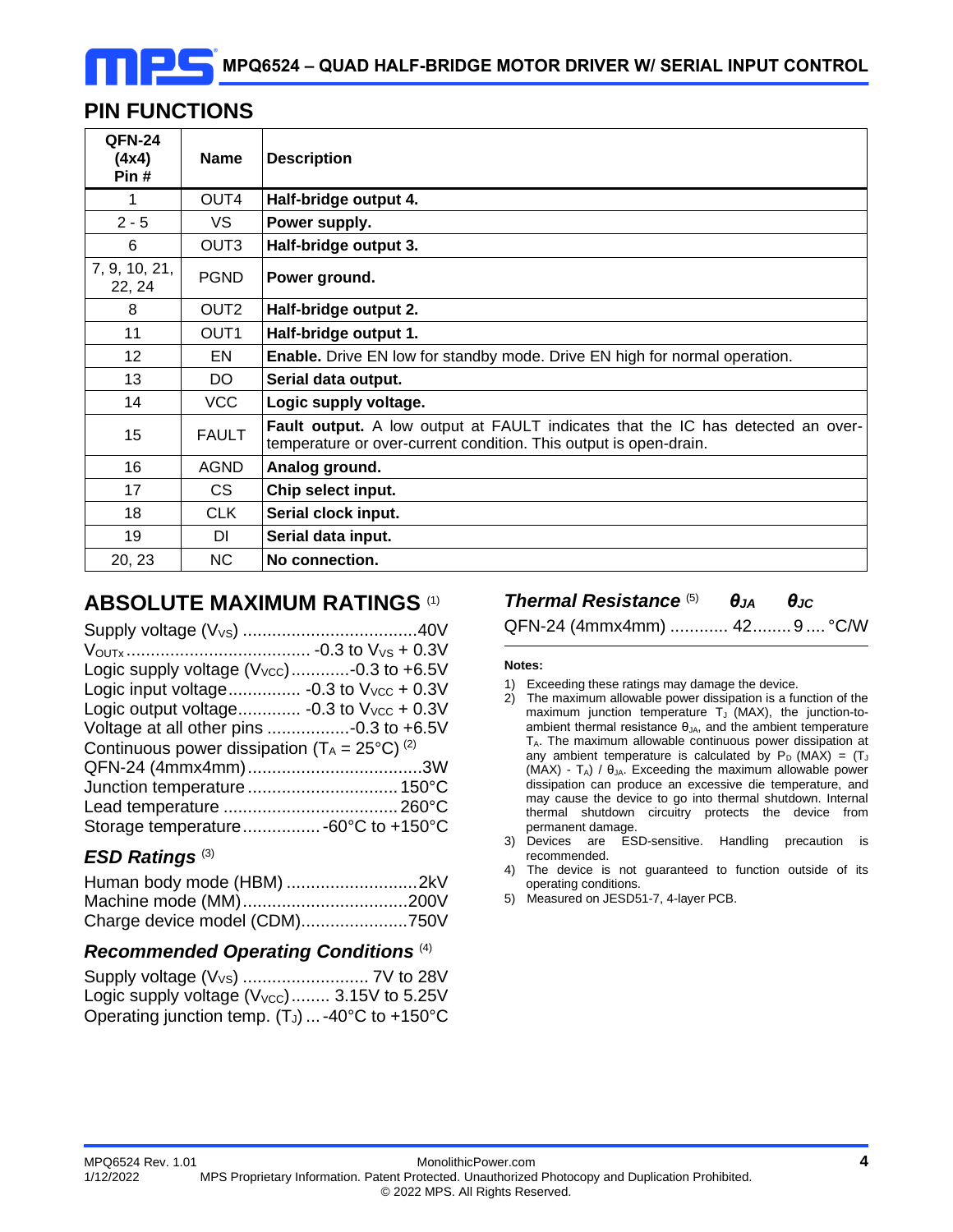# **ELECTRICAL CHARACTERISTICS**

 $7V < V_{VS} < 28V$ ,  $V_{VCC} = 5V$ ,  $T_A = -40^{\circ}C$  to  $+125^{\circ}C$ , unless otherwise noted.

| <b>Parameters</b>                             | <b>Symbol</b>   | <b>Condition</b>                                                                                                                               | Min            | <b>Typ</b> | <b>Max</b>     | <b>Units</b> |
|-----------------------------------------------|-----------------|------------------------------------------------------------------------------------------------------------------------------------------------|----------------|------------|----------------|--------------|
|                                               |                 | $Vvs < 28V$ normal operation, all<br>output stages off                                                                                         |                | 2.2        | 6              |              |
| Operating supply current (VS)                 | $I_{\text{VS}}$ | $Vvs < 28V$ normal operation, all<br>output low stages on, no load                                                                             |                | 2.65       | 6              | mA           |
|                                               |                 | V <sub>VS</sub> < 28V normal operation, all<br>output high stages on, no load                                                                  |                | 2.7        | 6              |              |
| Operating supply current (VCC)                | <b>I</b> vcc    | $4.75V < V_{VCC} < 5.25V$ , normal<br>operation                                                                                                |                | 65         | 90             | μA           |
| Quiescent current (VS)                        | $I_{\text{VS}}$ | $V_{VS} = 28V$ , $V_{VCC} = 0V$ or $V_{VCC} =$<br>5V, $EN = low$ , or $V_{VCC} = 5V$ , bit<br>$SE = low$ , output pins to VS and<br><b>GND</b> |                | 1.5        | 6              | μA           |
| Quiescent current (VCC)                       | <b>I</b> vcc    | $4.75V < VVCC < 5.25V$ , EN or bit<br>$SE = low$                                                                                               |                | 23         | 35             | μA           |
| Discharge current (VS)                        | $I_{\text{VS}}$ | $V_{VS} = 40V$ , $EN = low$                                                                                                                    |                |            | 3              | mA           |
| Internal oscillator frequency                 | fosc            |                                                                                                                                                | 85             | 120        | 166            | kHz          |
| Power-on reset threshold                      | <b>V</b> vcc    |                                                                                                                                                | 2.3            | 2.6        | 3.0            | V            |
| Power-on reset delay                          |                 | After switching on V <sub>vcc</sub>                                                                                                            | 30             | 100        | 190            | μs           |
| Under-voltage lockout threshold<br>rising     |                 |                                                                                                                                                | 5.5            |            | 6.5            | V            |
| Under-voltage lockout threshold<br>hysteresis |                 |                                                                                                                                                |                | 0.6        |                | V            |
| Under-voltage lockout delay<br>time           |                 |                                                                                                                                                | $\overline{7}$ | 14         | 23             | ms           |
| <b>Output Specification</b>                   |                 |                                                                                                                                                |                |            |                |              |
| HS + LS switch-on resistance                  | $R_{DS(ON)}$    | $T_J = -40^{\circ}C$ to $+125^{\circ}C$                                                                                                        |                | 1.1        | 1.7            | Ω            |
|                                               |                 | $T_J = +150^{\circ}C^{(6)}$                                                                                                                    |                |            | $\overline{2}$ | Ω            |
| Inductive shutdown energy (7)                 |                 |                                                                                                                                                |                |            | 15             | mJ           |
| Over-current limit                            | <b>IOCP</b>     |                                                                                                                                                | 1              | 1.3        | 1.8            | A            |
| Over-current shutdown delay                   |                 | Bit14 (SCT) = $low, VVS = 13V$                                                                                                                 | 0.1            | 0.21       | 0.3            | ms           |
| time                                          |                 | Bit14 (SCT) = high, $Vvs = 13V$                                                                                                                | 0.28           | 0.53       | 0.72           |              |
| Open-load detection current                   |                 | Bit13 (OLD) = $low$ , output off                                                                                                               | 1.4            | 1.9        | 2.4            | mA           |
| Output switch-on/-off delay                   |                 | $V_{VS} = 13V$ , $R_{LOAD} = 50\Omega$                                                                                                         |                |            | 60             | μs           |
| <b>OUTx rising time</b>                       |                 | $V_{VS} = 13V$ , 10% to 90% $V_{OUT}$ ,<br>$R_{LOAD} = 50\Omega$                                                                               | $\overline{2}$ | 20         | 50             | μs           |
| <b>OUTx falling time</b>                      |                 | $V_{VS} = 13V$ , 10% to 90% $V_{OUT}$ ,<br>$R_{LOAD} = 50\Omega$                                                                               | $\overline{2}$ | 20         | 45             | μs           |
| Dead time                                     |                 | $V_{VS}$ = 13V, $R_{LOAD}$ = 50 $\Omega$                                                                                                       | $\overline{2}$ |            |                | μs           |
| <b>EN Input</b>                               |                 |                                                                                                                                                |                |            |                |              |
| EN low-level threshold                        |                 |                                                                                                                                                |                |            | 0.8            | V            |
| EN high-level threshold                       |                 |                                                                                                                                                | 3              | 1.7        |                | V            |
| Pull-down current of EN input                 |                 | $V_{EN} = V_{VCC}$                                                                                                                             | 10             |            | 80             | μA           |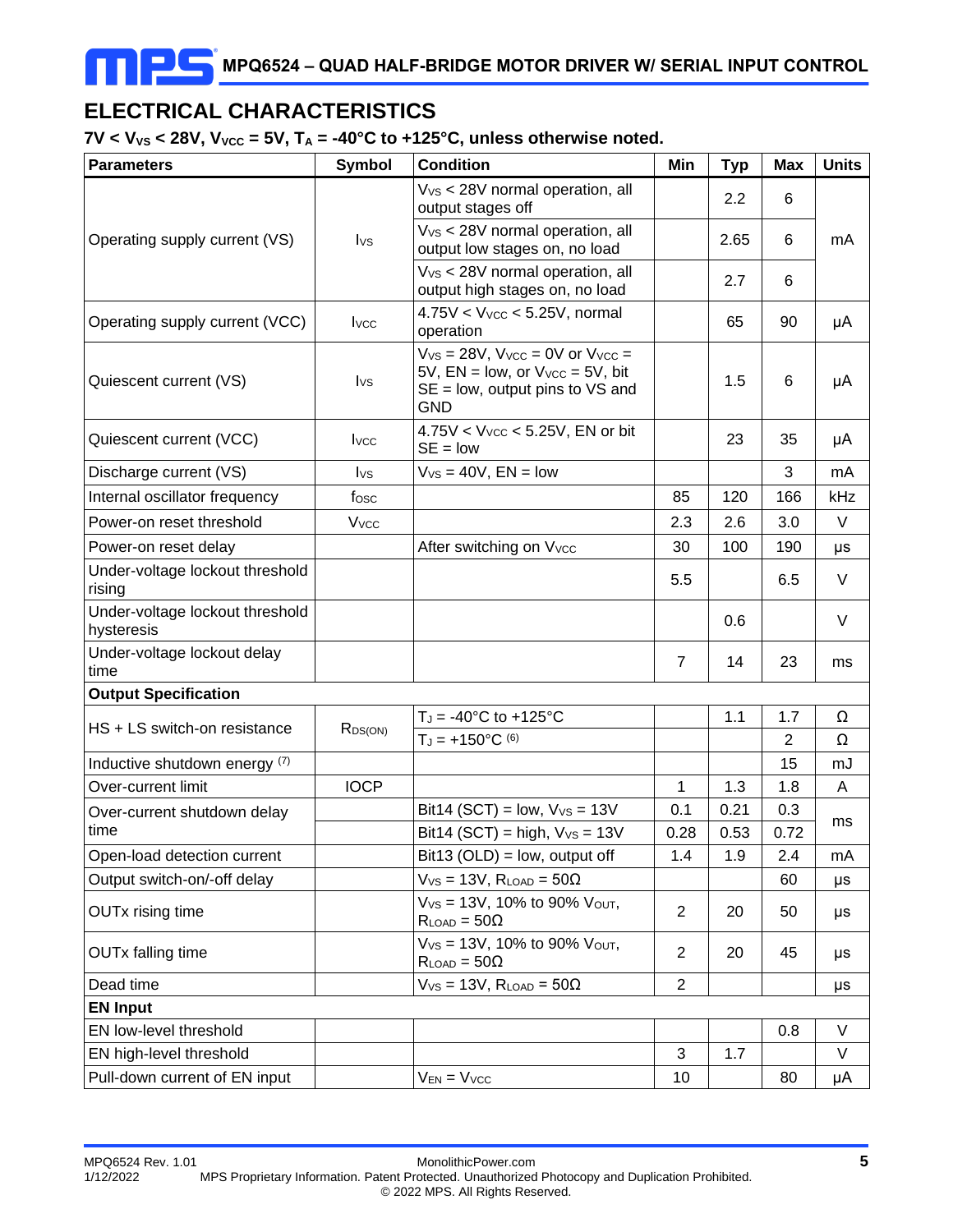# **ELECTRICAL CHARACTERISTICS** *(continued)*

#### $7V < V_{VS}$  < 28V,  $V_{VCC}$  = 5V,  $T_A$  = -40°C to +125°C, unless otherwise noted.

| <b>Parameters</b>                             | Symbol | <b>Condition</b> | Min  | <b>Typ</b> | <b>Max</b> | <b>Units</b>    |
|-----------------------------------------------|--------|------------------|------|------------|------------|-----------------|
| Thermal Shutdown and Pre-Warning (7)          |        |                  |      |            |            |                 |
| Thermal pre-warning threshold                 |        |                  | 120  | 145        | 170        | °C              |
| Thermal pre-warning hysteresis                |        |                  |      | 15         |            | $\rm ^{\circ}C$ |
| Thermal shutdown threshold                    |        |                  | 150  | 175        | 200        | °C              |
| Thermal shutdown hysteresis                   |        |                  |      | 15         |            | $\rm ^{\circ}C$ |
| Ratio thermal shutdown/thermal<br>pre-warning |        |                  | 1.05 | 1.2        |            |                 |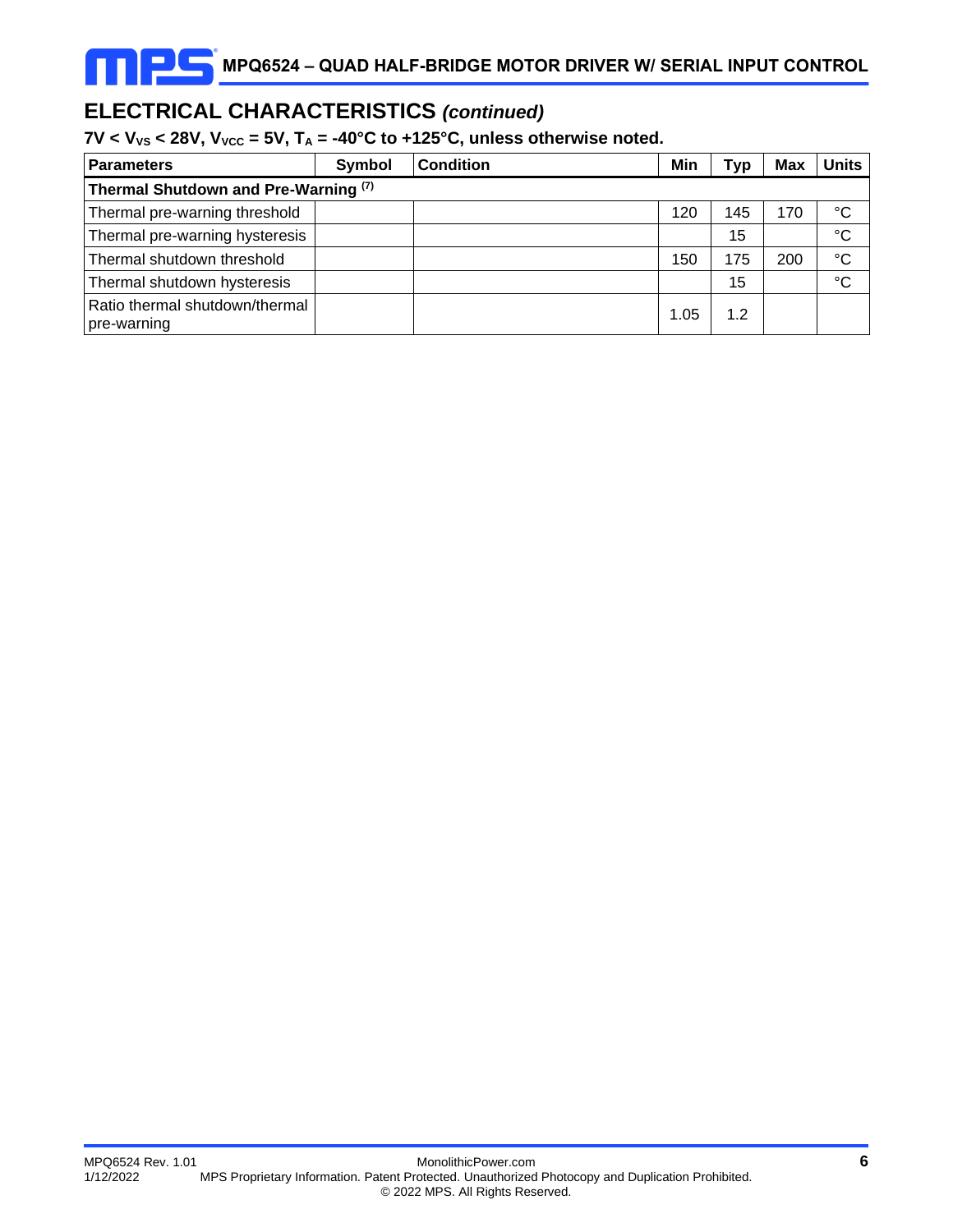### **SERIAL INTERFACE TIMING ELECTRICAL CHARACTERISTICS (7)**

 $7V < V_{VS} < 28V$ ,  $V_{VCC} = 5V$ ,  $T_A = -40^{\circ}C$  to  $+125^{\circ}C$ , unless otherwise noted.

| <b>Parameters</b>               | Symbol         | <b>Condition</b>                             | Min                             | <b>Typ</b> | <b>Max</b>           | <b>Units</b> |
|---------------------------------|----------------|----------------------------------------------|---------------------------------|------------|----------------------|--------------|
| Logic Inputs (DI, CLK, CS)      |                |                                              |                                 |            |                      |              |
| Input low-level threshold       |                |                                              |                                 |            | 0.3x<br><b>V</b> vcc | $\vee$       |
| Input high-level threshold      |                |                                              | 0.7x<br><b>V</b> <sub>vcc</sub> |            |                      | $\vee$       |
| Pull-down current of DI, CLK    |                | $V_{DI}$ , $V_{CLK} = V_{VCC}$               | $\overline{2}$                  |            | 50                   | μA           |
| Pull-up current of CS           |                | $V_{CS} = 0V$                                | $\overline{2}$                  |            | 50                   | μA           |
| Logic Output (DO)               |                |                                              |                                 |            |                      |              |
| Output low level                |                |                                              |                                 |            | 0.5                  | V            |
| Output high level               |                |                                              | Vvcc -<br>0.7V                  |            |                      | $\vee$       |
| Leakage current (tri-state)     |                | $0V < V_{DO} < V_{VCC}$ , $V_{CS} = V_{VCC}$ | $-10$                           |            | 10                   | μA           |
| <b>Timing Characteristics</b>   |                |                                              |                                 |            |                      |              |
| DO enable after CS falling edge | T <sub>1</sub> | $C_{DO} = 100pF$                             |                                 |            | 200                  | ns           |
| DO disable after CS rising edge | T <sub>2</sub> | $C_{DO} = 100pF$                             |                                 |            | 200                  | ns           |
| DO falling/rising time          |                | $C_{DO} = 100pF$                             |                                 |            | 100                  | ns           |
| DO valid time                   | $T_{10}$       | $C_{DO} = 100pF$                             |                                 |            | 200                  | ns           |
| CS set-up time (high to low)    | T <sub>4</sub> |                                              | 150                             |            |                      | ns           |
| CS set-up time (low to high)    | $T_8$          |                                              | 150                             |            |                      | ns           |
| CS high time                    | T <sub>9</sub> | $Bit14 (SCT) = high$                         | 0.75                            |            |                      | ms           |
|                                 |                | $Bit14 (SCT) = low$                          | 0.3                             |            |                      | ms           |
| CLK high time                   | T <sub>5</sub> |                                              | 150                             |            |                      | ns           |
| <b>CLK</b> low time             | $T_6$          |                                              | 150                             |            |                      | ns           |
| CLK period time                 |                |                                              | 333                             |            |                      | ns           |
| CLK set-up time (high to low)   | T <sub>7</sub> |                                              | 150                             |            |                      | ns           |
| CLK set-up time (low to high)   | T <sub>3</sub> |                                              | 150                             |            |                      | ns           |
| DI set-up time                  | $T_{11}$       |                                              | 26                              |            |                      | ns           |
| DI hold time                    | $T_{12}$       |                                              | 26                              |            |                      | ns           |

#### **Notes:**

6) Guaranteed by characterization. Not tested in production.

7) Not subject to production test, specified by design.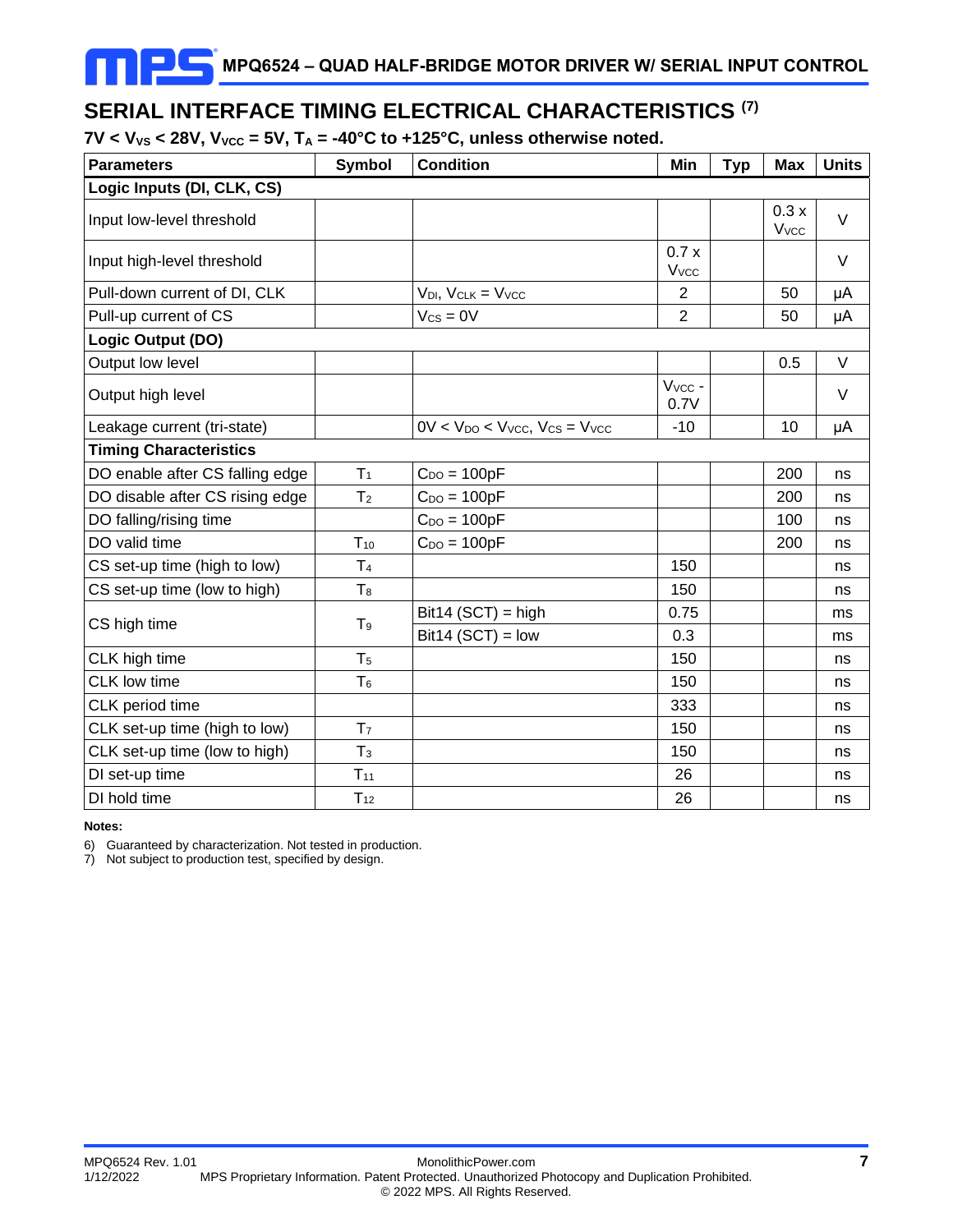# **SERIAL INTERFACE TIMING DIAGRAMS**



DO

Inputs DI, CLK, CS: High Level <sup>=</sup> 0.7 <sup>x</sup> Vcc, Low Level <sup>=</sup> 0.3 <sup>x</sup> Vcc Output DO: High Level <sup>=</sup> 0.8 <sup>x</sup> Vcc, Low Level <sup>=</sup> 0.2 <sup>x</sup> Vcc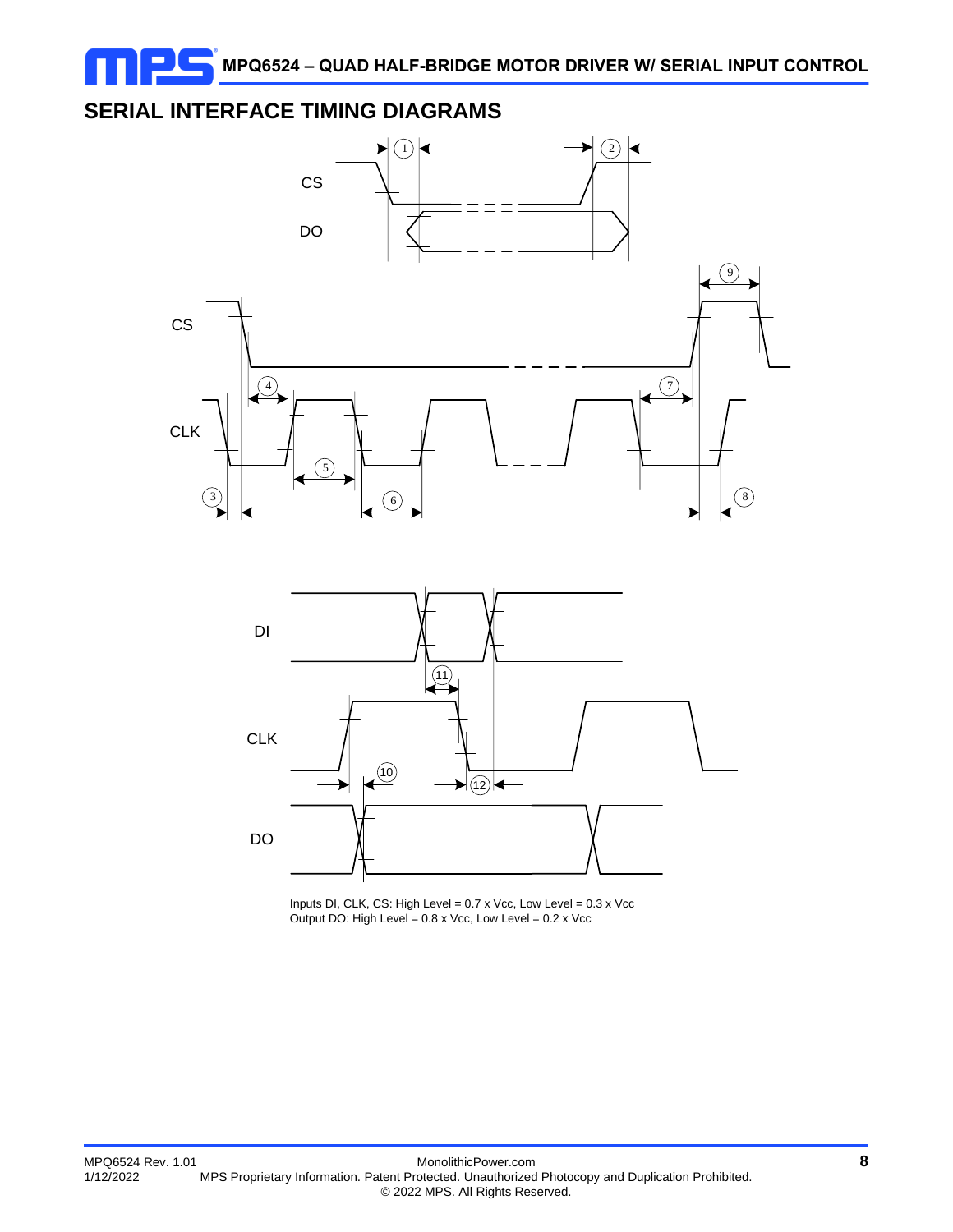# **TYPICAL PERFORMANCE CHARACTERISTICS**

 $V_{VS}$  = 13V,  $V_{VCC}$  = 5V,  $T_A$  = 25°C, unless otherwise noted.



**VS Power Shutdown** LS On,  $I_{OUT}$ =800mA





**SCP** 





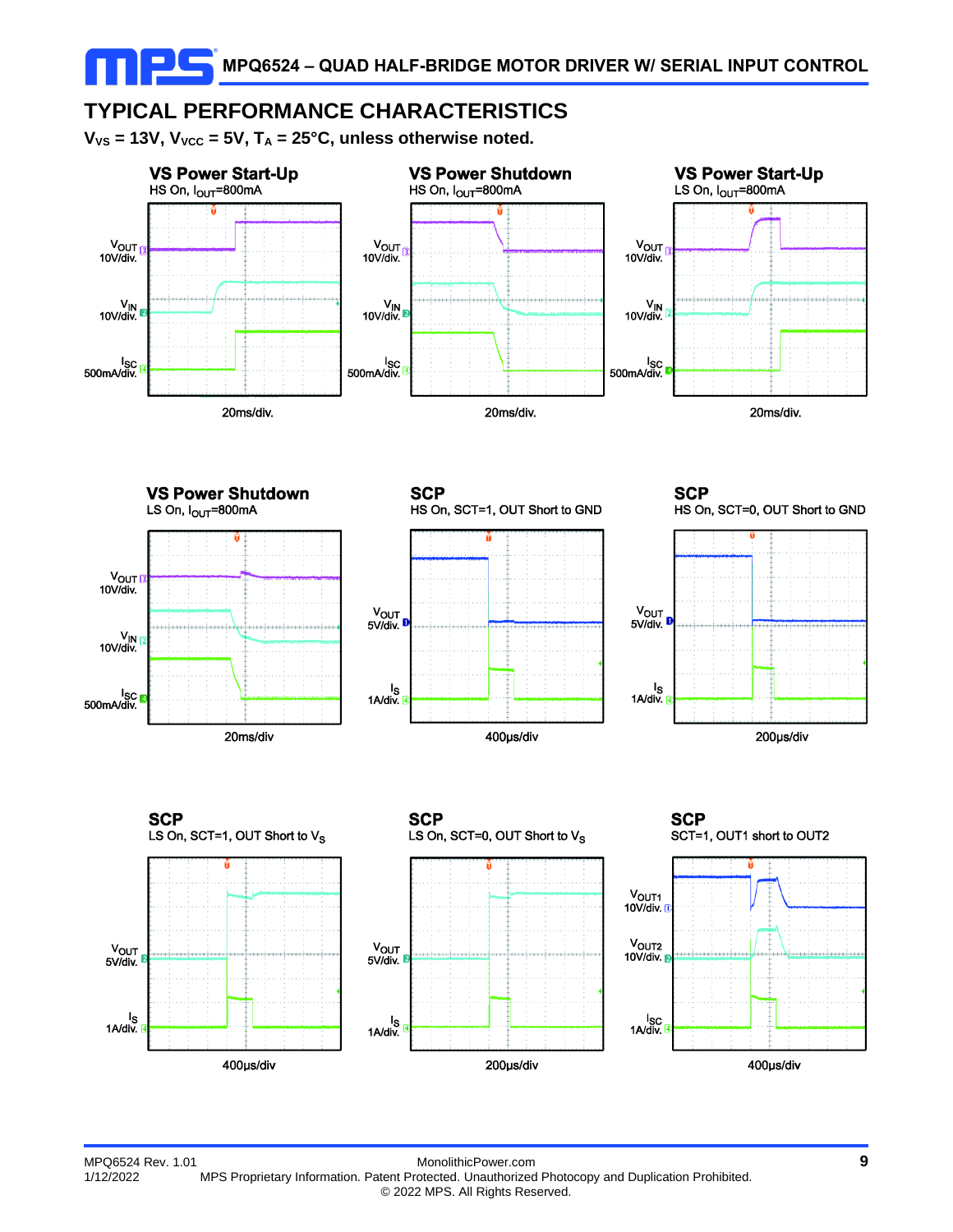# **TYPICAL PERFORMANCE CHARACTERISTICS** *(continued)*

 $V_{VS}$  = 13V,  $V_{VCC}$  = 5V,  $T_A$  = 25°C, unless otherwise noted.



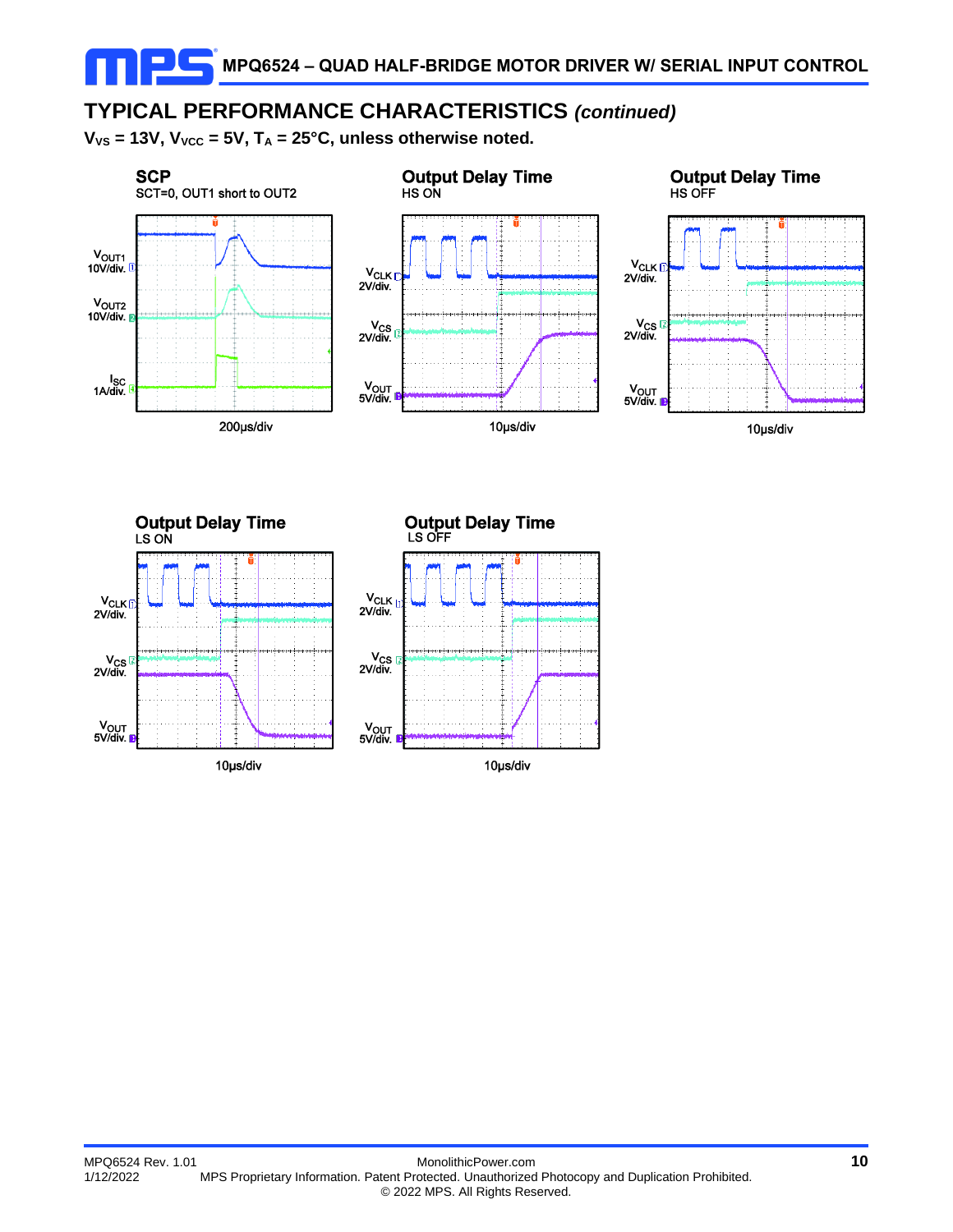# **BLOCK DIAGRAM**



**Figure 1: Functional Block Diagram**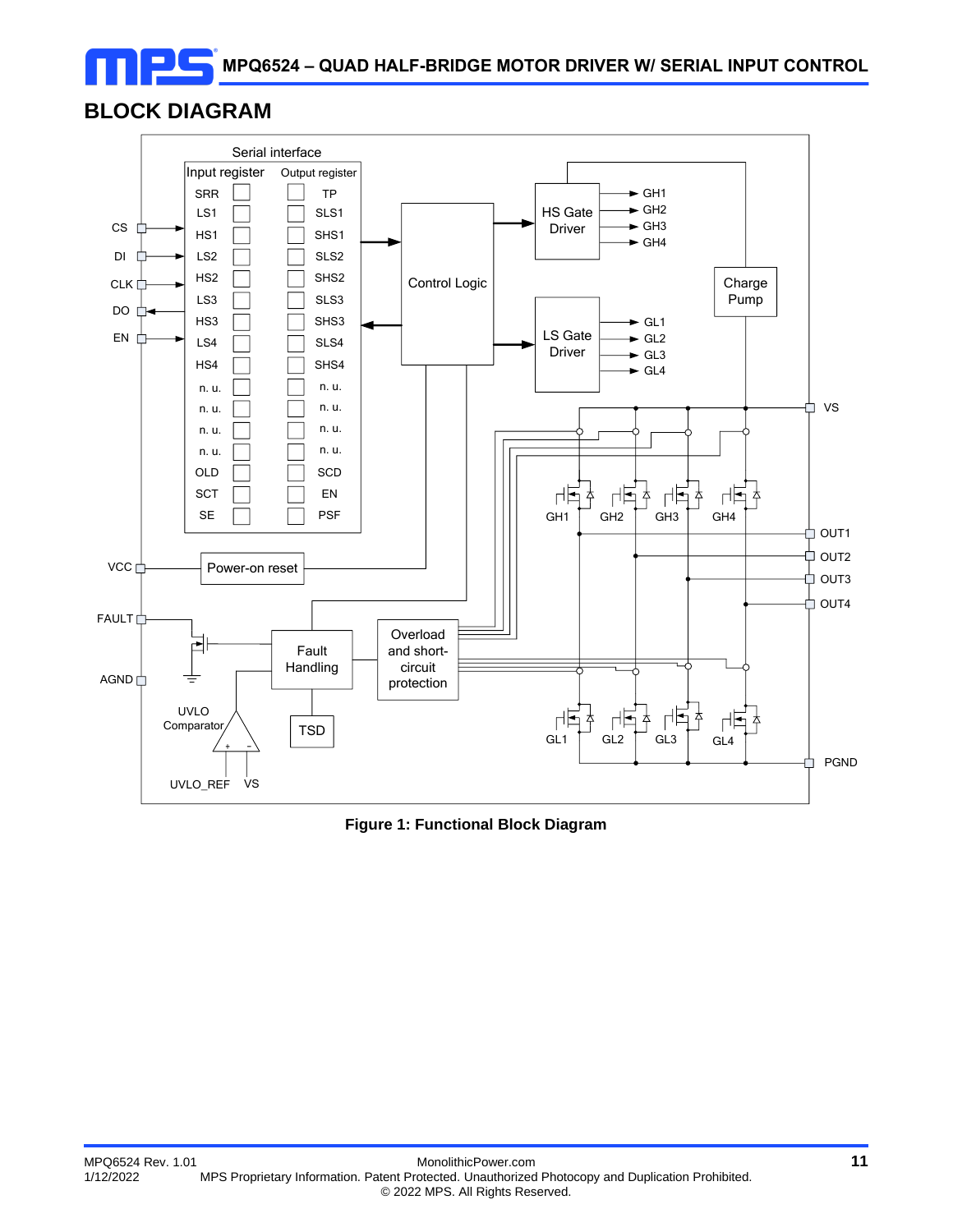### **OPERATION**

The MPQ6524 is a four-half-bridge motor driver that can drive up to four different loads with separate controls for high-side or low-side MOSFETs from a standard serial data interface.

#### **Serial Interface**

Data transfer starts with the falling edge of the CS signal (see Figure 2). Execution of new input data is enabled on the rising edge of the CS signal. Data must appear at DI synchronized to CLK and is accepted on the falling edge of the CLK signal. The LSB (bit0, SRR) must be transferred first.

The output data at DO is enabled on the falling edge of CS. The output data changes state with the rising edge of CLK and remains stable until the next rising edge of CLK appears. When CS is high, DO is in a tri-state condition. LSB (bit[0], TP) is transferred first.



#### **Figure 2: Data Transfer**

#### **Table 1: Input Data Protocol**

| Bit | <b>Input Register</b> | <b>Function</b>                                                                                                                                               |
|-----|-----------------------|---------------------------------------------------------------------------------------------------------------------------------------------------------------|
| 0   | <b>SRR</b>            | Status register reset (high = reset. The bits PSF, SCD and over-temperature<br>shutdown in the output data register are set to low).                          |
|     | LS1                   | Controls output LS1 (high = switch output LS1 on).                                                                                                            |
| 2   | HS1                   | Controls output HS1 (high = switch output HS1 on).                                                                                                            |
| 3   | LS2                   | Controls output LS2 (high = switch output LS2 on).                                                                                                            |
| 4   | HS2                   | Controls output HS2 (high = switch output HS2 on).                                                                                                            |
| 5   | LS <sub>3</sub>       | Controls output LS3 (high = switch output LS3 on).                                                                                                            |
| 6   | HS3                   | Controls output HS3 (high = switch output HS3 on).                                                                                                            |
| 7   | LS4                   | Controls output LS4 (high = switch output LS4 on).                                                                                                            |
| 8   | HS4                   | Controls output HS4 (high = switch output HS4 on).                                                                                                            |
| 9   | n.u.                  | Not used.                                                                                                                                                     |
| 10  | n.u.                  | Not used.                                                                                                                                                     |
| 11  | n.u.                  | Not used.                                                                                                                                                     |
| 12  | n.u.                  | Not used.                                                                                                                                                     |
| 13  | OLD.                  | Open-load detection (low = $\text{on}$ ).                                                                                                                     |
| 14  | <b>SCT</b>            | Programmable time delay for short circuit (shutdown delay high/low =<br>12ms/1.5ms).                                                                          |
| 15  | <b>SE</b>             | Software enable. Low = standby, high = normal operation (data transfer is not<br>affected by the standby function because the digital part is still powered). |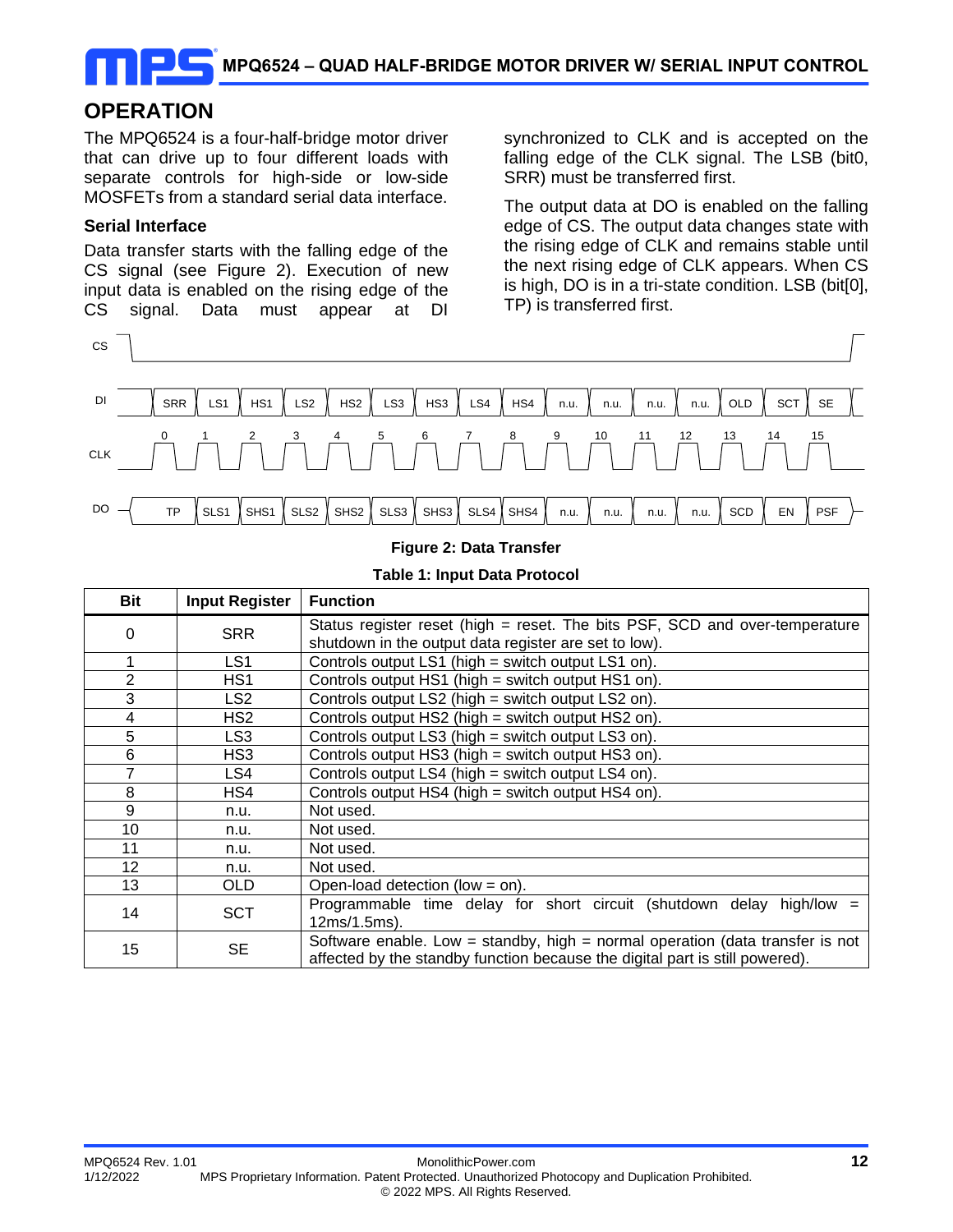| Bit            | <b>Input Register</b> | <b>Function</b>                                                                                                                                                                                                       |
|----------------|-----------------------|-----------------------------------------------------------------------------------------------------------------------------------------------------------------------------------------------------------------------|
| 0              | TP                    | Temperature pre-warning: high = warning (over-temperature shutdown see<br>remark below).                                                                                                                              |
|                | Status LS1            | Normal operation: high $=$ output is on, low $=$ output is off. Open-load detection:<br>high = open load, low = no open load (the correct load condition is detected if<br>the corresponding output is switched off). |
| $\overline{2}$ | Status HS1            | Normal operation: high $=$ output is on, low $=$ output is off. Open-load detection:<br>high = open load, low = no open load (the correct load condition is detected if<br>the corresponding output is switched off). |
| 3              | Status LS2            | See LS1.                                                                                                                                                                                                              |
| 4              | Status HS2            | See HS1.                                                                                                                                                                                                              |
| 5              | Status LS3            | See LS1.                                                                                                                                                                                                              |
| 6              | Status HS3            | See HS1.                                                                                                                                                                                                              |
| $\overline{7}$ | Status LS4            | See LS1.                                                                                                                                                                                                              |
| 8              | Status HS4            | See HS1.                                                                                                                                                                                                              |
| 9              | n.u.                  | Not used.                                                                                                                                                                                                             |
| 10             | n.u.                  | Not used.                                                                                                                                                                                                             |
| 11             | n.u.                  | Not used.                                                                                                                                                                                                             |
| 12             | n.u.                  | Not used.                                                                                                                                                                                                             |
| 13             | <b>SCD</b>            | Short circuit detected. Set SCD high when at least one output is switched off by<br>a short-circuit condition.                                                                                                        |
| 14             | EN                    | Enable. EN is controlled by software (bit SE in the input register) and hardware<br>enable (EN). Low = standby, high = normal operation.                                                                              |
| 15             | <b>PSF</b>            | Power supply fail. Under-voltage at VS detected.                                                                                                                                                                      |

#### **Table 2: Output Data Protocol**

#### **Note:**

8) Bits 0 to 15 = high: over-temperature shutdown.

#### **Table 3: Status of the Input Register after Power-On Reset**

|  | Bit15   Bit14   Bit13   Bit12   Bit11   Bit10   Bit9 |  |  | Bit8 | Bit7 | Bit6   Bit5   Bit4   Bit3   Bit2   Bit1 |  | $ (HS4) $ (LS4) $ (HS3) $ (LS3) $ (HS2) $ (LS2) $ (HS1) $ (LS1) $ (SRR) $ | <b>Bit0</b> |
|--|------------------------------------------------------|--|--|------|------|-----------------------------------------|--|---------------------------------------------------------------------------|-------------|
|  |                                                      |  |  |      |      |                                         |  |                                                                           |             |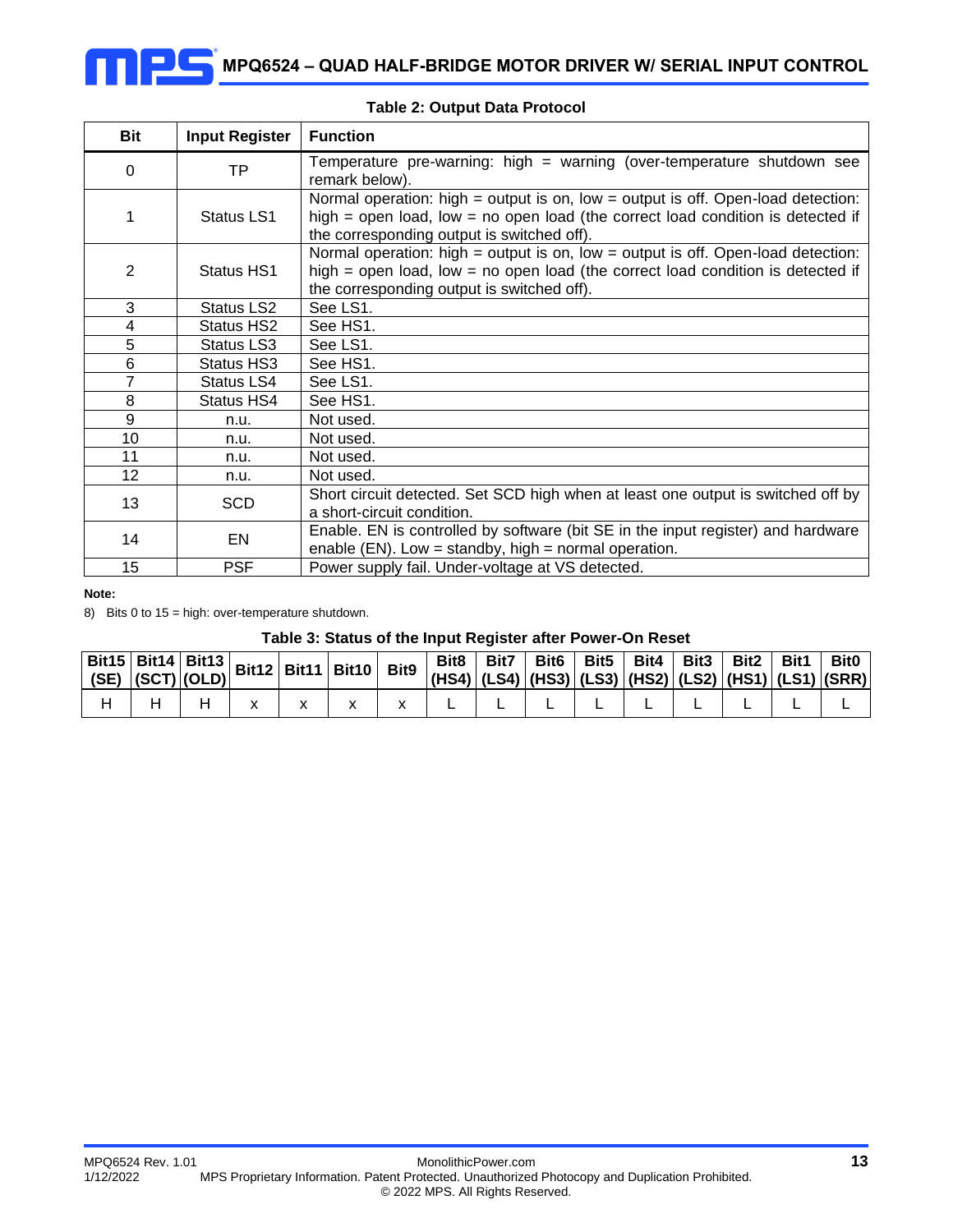#### **Enable Control (EN)**

There are two ways to enable or disable the MPQ6524:

- Controlled by software: set bit SE in the input register. Low = standby, high = normal operation.
- Hardware enable  $(EN)$ : low = standby, high = normal operation.

In both cases, if the device is disabled, then all output stages are turned off, but the serial interface remains active. The output stages can be activated again by setting the bit SE high (when  $EN = high$ ) or by switching EN back to high (when  $SE = high$ ).

#### **Open-Load Detection**

When the open-load detection bit (OLD) is set to low, open-load detection is enabled. In this mode, a pull-down current for each low-side switch is turned on. When an open-load has been detected, the corresponding output bit (LSx or HSx) in the output data register is set to high. Once the open load is removed, the corresponding DO bit is cleared, indicating the end of the open-load event.

Testing the open load of the H-bridge configuration is a two-step process. First, switch off all high-side (HSx/HSy) and low-side (LSx/LSy) drivers. The voltage at both clamps in this condition is pulled down. Next, with both low-side drivers off, switch on one high-side driver (HSx or HSy). Since the DC motor has a relatively low internal resistance, the voltage of the inactive high-side output should be at the same level as the activated high-side output. In the case of an open load, the inactive high-side output register reports a 0 if the active high-side output is 1. Conversely, if the load is connected, the inactive high-side output reports a 1.

#### **Discharge Circuit**

Many typical applications use an inversepolarity protection diode (see D1 in Figure 3). However, this method involves a certain risk. During inhibit mode, the IC consumes only an extremely low current  $(I_{VS})$  (i.e.: 20 $\mu$ A max). Any peaks on the supply voltage charge the blocking capacitor gradually. D1 prevents the capacitor from discharging via the power supply. Due to the extremely small quiescent current, discharging via the IC can also be neglected. This means that during long periods in inhibit mode, the IC's supply voltage could increase continuously until the maximum supply voltage limit of 40V is exceeded, damaging the IC. The device features a discharger circuit that prevents such unwanted effects. If VS exceeds a threshold value of approximately 37V, the blocking capacitor is discharged via an integrated resistor until VS falls below the threshold again.



**Figure 3: Functional Principle of the Discharger Circuit**

#### **Over-Current Protection (OCP)**

The MPQ6524 has internal overload and shortcircuit protection. The currents in both the highside and low-side MOSFETs are measured. If the current exceeds the current limit, an internal timer is started. When a permanent overcurrent shutdown delay time programmed by the short-circuit timer bit (SCT) is reached, the short-circuit detection bit (SCD) is set, and the shorted output is disabled. By writing a high to the SRR bit in the input register, the SCD bit is reset, and the disabled outputs are enabled.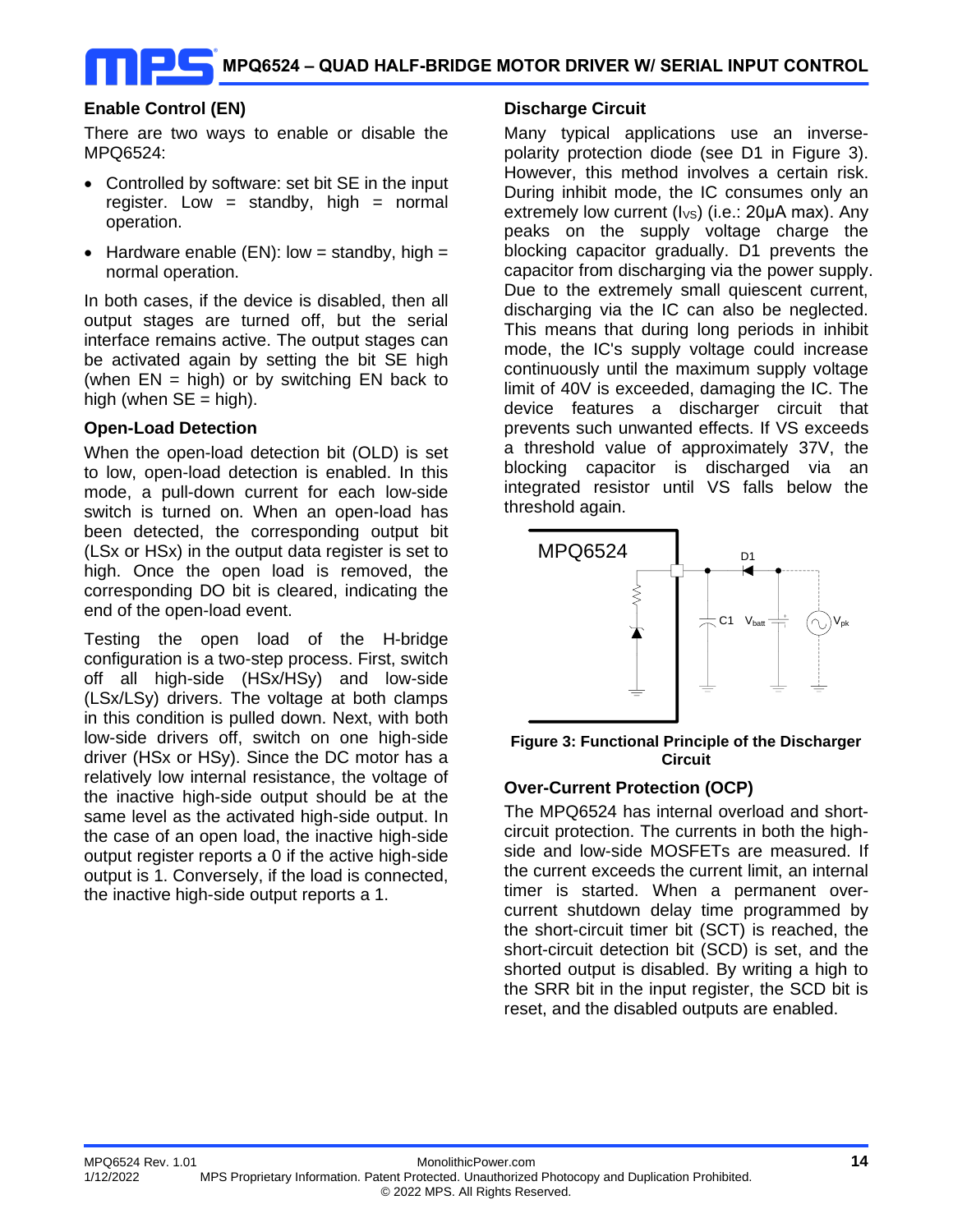# **MPQ6524 – QUAD HALF-BRIDGE MOTOR DRIVER W/ SERIAL INPUT CONTROL**

#### **Thermal Shutdown and Pre-Warning**

Thermal monitoring is also integrated into the MPQ6524. If the junction temperature rises above the thermal pre-warning threshold, the temperature pre-warning bit (TP) in the output register is set. When the temperature falls below the thermal pre-warning threshold, the bit TP is reset. The bit TP can be read without transferring a complete 16-bit data word. When  $CS = high$  to low, the state of TP appears at DO. After the microcontroller has read this information, CS is set high, and the data transfer is interrupted without affecting the state of the input and output registers.

If the junction temperature rises above the thermal shutdown threshold, all switches turn off, and all bits in the output register are set high. Operation resumes immediately when the junction temperature has fallen below the thermal shutdown threshold and when a high has been written to the SRR bit in the input register.

The thermal pre-warning and shutdown threshold have hysteresis.

Note that bit0 to  $15 =$  high indicates an overtemperature shutdown.

#### **Power-Supply Fail**

If at any time the voltage on VS falls below the under-voltage lockout (UVLO) threshold voltage, an internal timer is started. The power supply fail bit (PSF) in the output register is set, and all outputs are disabled when a permanent UVLO delay time is reached.

Operation resumes immediately when VS rises above the UVLO threshold. The PSF bit remains high until it is reset by the SRR bit in the input register.

#### **Fault Output**

The MPQ6524 includes an open-drain, activelow, fault indicator output (FAULT). A fault is indicated if the current limit is tripped or thermal shutdown is tripped. A fault on any channel causes FAULT to be pulled low. The FAULT value is maintained until the fault condition is removed and normal operation resumes. Do not apply more than 6V to FAULT.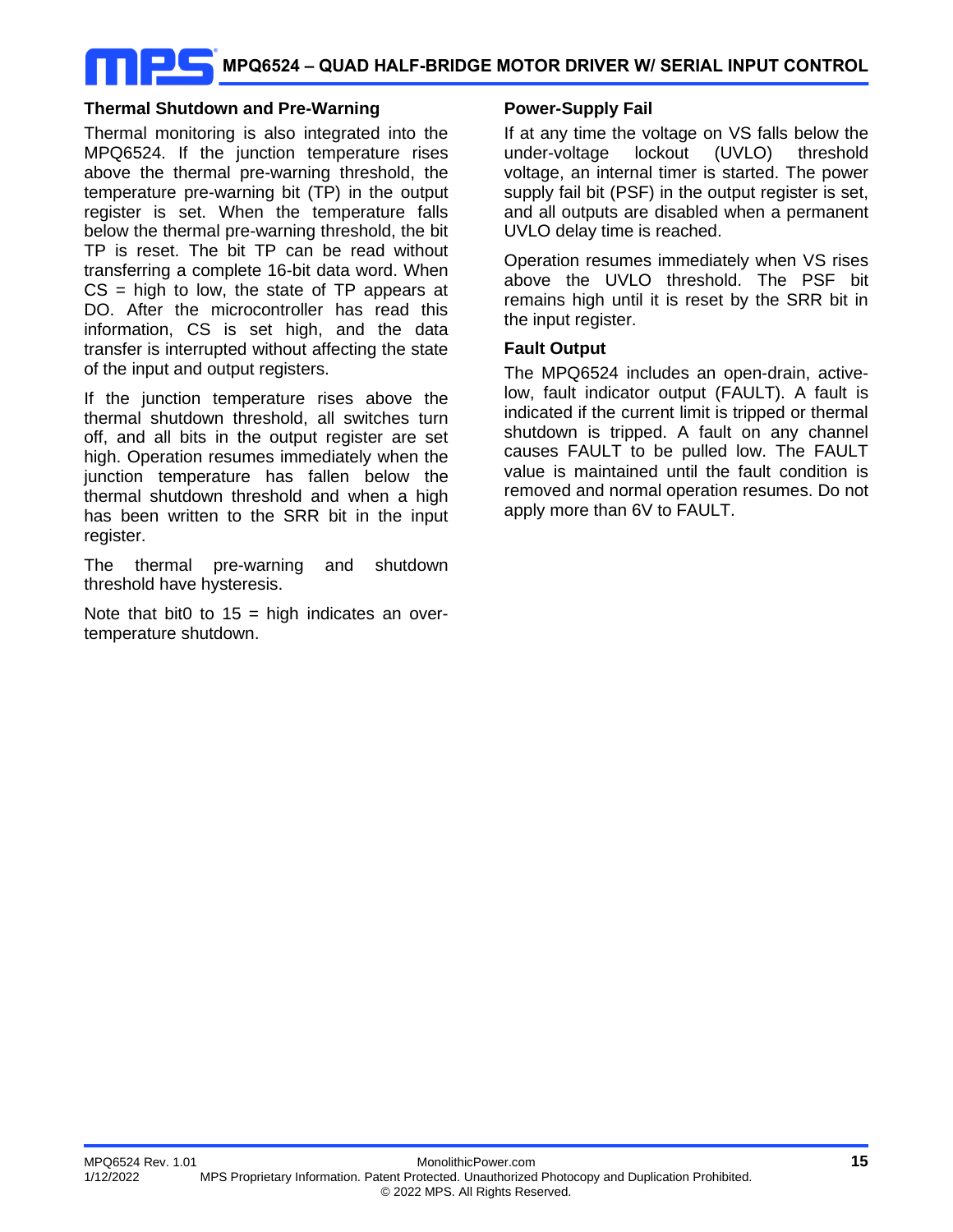

**QFN-24 (4mmx4mm)**

### **PACKAGE INFORMATION**



 $\frac{0.35}{0.45}$ PIN 1 ID 0.30X45° TYP 18 IT  $0.30$ n  $\Box$ Ī  $\Box$  $\frac{2.35}{2.45}$ 0.50 **BSC** D  $\Box$  $\Box$  $\Box$ D  $13$  $\Box$ ∩  $\mathbb{R}^2$ 0.10x45º

TOP VIEW





**SIDE VIEW** 



**SECTION A-A** 



#### RECOMMENDED LAND PATTERN

#### NOTE:

**1) THE LEAD SIDE IS WETTABLE.**

- **2) ALL DIMENSIONS ARE IN MILLIMETERS.**
- **3) LEAD COPLANARITY SHALL BE 0.08**

**MILLIMETERS MAX.**

**4) JEDEC REFERENCE IS MO-220.**

**5) DRAWING IS NOT TO SCALE.**